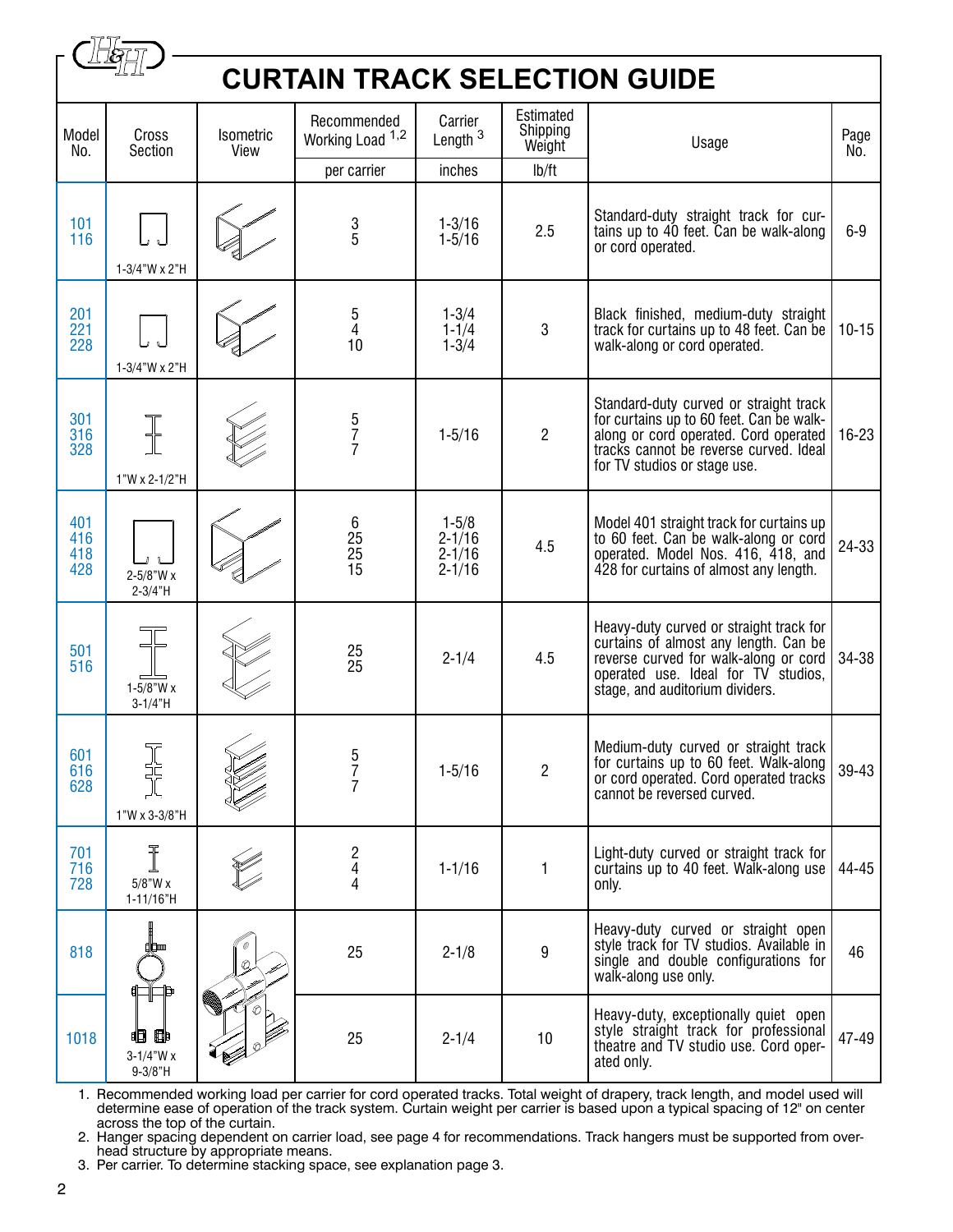# **ORDERING COMPLETE TRACKS**

Individual bi-parting, one-way, or walk-along curtain tracks can be ordered on an even per-foot basis and supplied with components for normal operation. Model numbers for COMPLETE tracks are indicated by the model number of the carrier supplied with a suffix to further describe construction of the track. Note: COMPLETE tracks do not include hardware to attach hangers or floor block to building structure.

Example: Model No. 401S COMPLETE indicates use of No. 401 Single Carrier, No. 402 Master Carrier, and No. 410S steel track.

If a 40 foot No. 401S COMPLETE curtain track is required for manually operated bi-parting curtains 20 feet high, you would order the following:

40 feet No. 401S COMPLETE, 20 feet high.

Components for this track would include the following:

- 40 each No. 401 Single Carrier 1 pair No. 402 Master Carrier
- 1 each No. 403 Double End Pulley
- 1 each No. 404 Single End Pulley
- 1 set No. 405 Overlap Clamp
- 8 pair No. 406 Clamp Hanger
- 1 each No. 408 Adjustable Floor Block
- 1 pair No. 409 End Stop & Cord Support
- 2 pieces No. 410S-20 Track
- 120 feet No. 414 Operating Line (Quantity of line  $= 2$  times track length + 2 times curtain height)

Note: Bi-parting curtain tracks are usually installed with a center overlap of 2 feet. Thus, a 40 foot COMPLETE track would have an overall length of 38 feet once installed.

#### SUFFIX LEGEND:

- A- Aluminum
- B- Black
- C- Curved
- P- Premier
- S- Steel (or Straight for 500 Series)
- W- Walk-Along

## **DETERMINING STACKING SPACE**

*&*

Stacking space required for any curtain is determined by many variables. These include fabric type, added fullness, and linings, if any. The carrier length will most often be the governing factor on light to medium weight curtains. Heavyweight and lined curtains require additional stacking space to accommodate the density of the fabric(s). A stacking space estimator is available on our website, *www.hhspecialties.com*, under the resources tab.

To determine minimum stacking space required for the hardware:

- 1. Length of master carrier (from dimensioned drawings in each track section)
- 2. Length of end pulley (from dimensioned drawings ineach track section)
- 3. Total carrier length. (qty. of carriers x carrier length from chart on page 2)
- 4. Total of Item Nos. 1-3 and add 10%.

#### EXAMPLE

Model 401S COMPLETE x 40 feet, bi-parting traveler. Estimate stacking space required for each half of track.

- 1. Length of Master Carrier: 4-3/8"
- 2. Length of End Pulley: 4-1/4"
- 3. Length of Each Carrier: 1-5/8" 20 carriers X 1-5/8"=32-1/2"
- 4. Total:  $4-3/8$ " +  $4-1/4$ " +  $32-1/2$ " = 41-1/8". Add 10%=45-1/4" total stacking space per each half.

The 10% additional value calculated into the stacking space is considered an industry average. The value computed is the stacking space required for the track hardware. Heavy curtains and curtains with linings may require additional stacking space for the curtains themselves. Allowances should be made for those conditions. Consult your curtain supplier for additional information.

Note: The addition of rear fold guides (Series 100, 200, and 400) requires an extra 1/4" stacking space per carrier.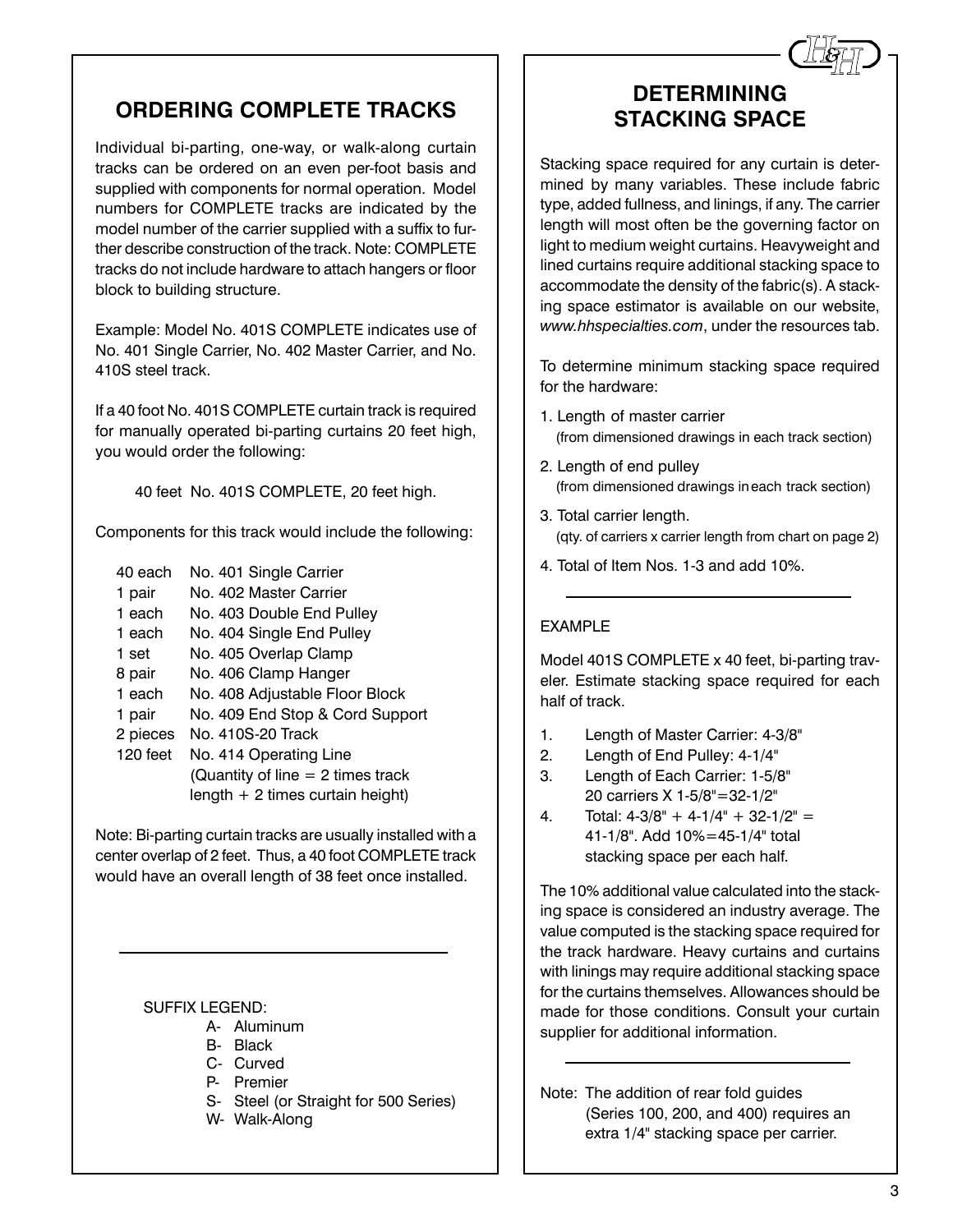| <b>Curtain Weight</b><br><b>Per Carrier</b> | <b>RECOMMENDED TRACK HANGER SPACING (in Feet)</b> |                          |                          |                          |      |      |      |      |                          |     |      |
|---------------------------------------------|---------------------------------------------------|--------------------------|--------------------------|--------------------------|------|------|------|------|--------------------------|-----|------|
| (pounds)                                    | 110A                                              | <b>110S</b>              | 210B                     | 310                      | 410A | 410S | 510  | 610  | 710                      | 810 | 1010 |
| 2                                           | 6                                                 | 8                        | 7.5                      | 4.5                      | 8    | 10   | 6    | 5    | $2.5\,$                  | 4   | 6    |
| 3                                           | 6                                                 | 8                        | 7.5                      | 4                        | 8    | 10   | 6    | 5    | 2                        | 4   | 6    |
| 4                                           | 5.5                                               | 6.5                      | 6.5                      | 3.8                      | 8    | 10   | 6    | 4.5  | 2                        | 4   | 6    |
| 5                                           | 5                                                 | 5.5                      | 6.5                      | 3.5                      | 8    | 10   | 6    | 4.3  | $\overline{\phantom{a}}$ | 4   | 6    |
| 6                                           | $\overline{\phantom{0}}$                          |                          | 6.5                      | 3.3                      | 8    | 10   | 6    | 4.25 | $\overline{\phantom{0}}$ | 4   | 6    |
| 7                                           | -                                                 | $\overline{\phantom{0}}$ | 6                        | 3.3                      | 7    | 8    | 6    | 4    | $\overline{\phantom{a}}$ | 4   | 6    |
| 10                                          | $\qquad \qquad \blacksquare$                      |                          | 4                        | $\overline{\phantom{0}}$ | 7    | 8    | 5.75 |      | -                        | 4   | 6    |
| 15                                          | -                                                 | $\overline{\phantom{0}}$ | $\overline{\phantom{a}}$ | -                        | 5.5  | 5.5  | 5    |      | $\overline{\phantom{a}}$ | 4   | 6    |
| 20                                          | $\overline{\phantom{0}}$                          | $\overline{\phantom{0}}$ | $\overline{\phantom{a}}$ | $\overline{\phantom{0}}$ | 4    | 4    | 3.8  |      | $\overline{\phantom{0}}$ | 4   | 6    |
| 25                                          |                                                   |                          |                          |                          | 3.25 | 3.5  | 3.1  |      |                          | 4   | 6    |

#### **NOTES TO THE VALUES LISTED ON THIS CHART**

- 1. **Note:** Recommended spacing of hangers is based upon the worst-case condition; curtains in the open or storage position based upon the various curtain weight per track listed. In this condition, the load subjected on the track and its associated hanging hardware is substantial. It is the customer's responsibility to determine the weight of the curtain to be supported by our track and determine the proper support spacing required. For curved tracks, additional hangers are required to stabilize the tracks. Consult the factory for curved applications.
- 2. Curtain weight per carrier is based upon typical carrier spacing of 12" on center across the top of the curtain.
- 3. The analysis of the curtain track and components presented in this chart is based upon generally accepted principles of structural engineering and the following specific analysis design guides: Aluminum Association, Aluminum Design Manual, 2005. American Iron & Steel Institute, North American Specification for the Design of Cold-Formed Steel Structural Members, 2007 Edition.
	- All calculations are based upon a continuously supported span. Deflection criteria is based upon span/240.
- 4. The values listed are based upon applications involving curtains only. Scenery carriers are available for several of our tracks. Consult the factory for your specific application when using scenery carriers. Scenery carriers may be found on page 54. **WARNING:** Do not use curtain track master carriers for supporting scenery.
- 5. Recommended hanger spacing for 300 and 600 Series Tracks is based upon use of 306 or 606 Clamp Hanger. Consult factory when using ceiling hangers.
- 6. Direct ceiling attachment of tracks (100, 200 and 400 Series) has not been evaluated as the support structure, method of attachment, and attachment requirements may vary widely from project to project. A qualified person should be consulted for this application.
- 7. All recommendations stated are presented in good faith and based upon generally accepted engineering principles. The user, however, is cautioned that H & H Specialties Inc. cannot guarantee the accuracy of the data presented in this table for every situation. It is the customer's responsibility to determine the suitability of H & H Specialties' products for any given application, taking into account the specific requirements, the environment of use, and any possible peculiarities of the application.

*&*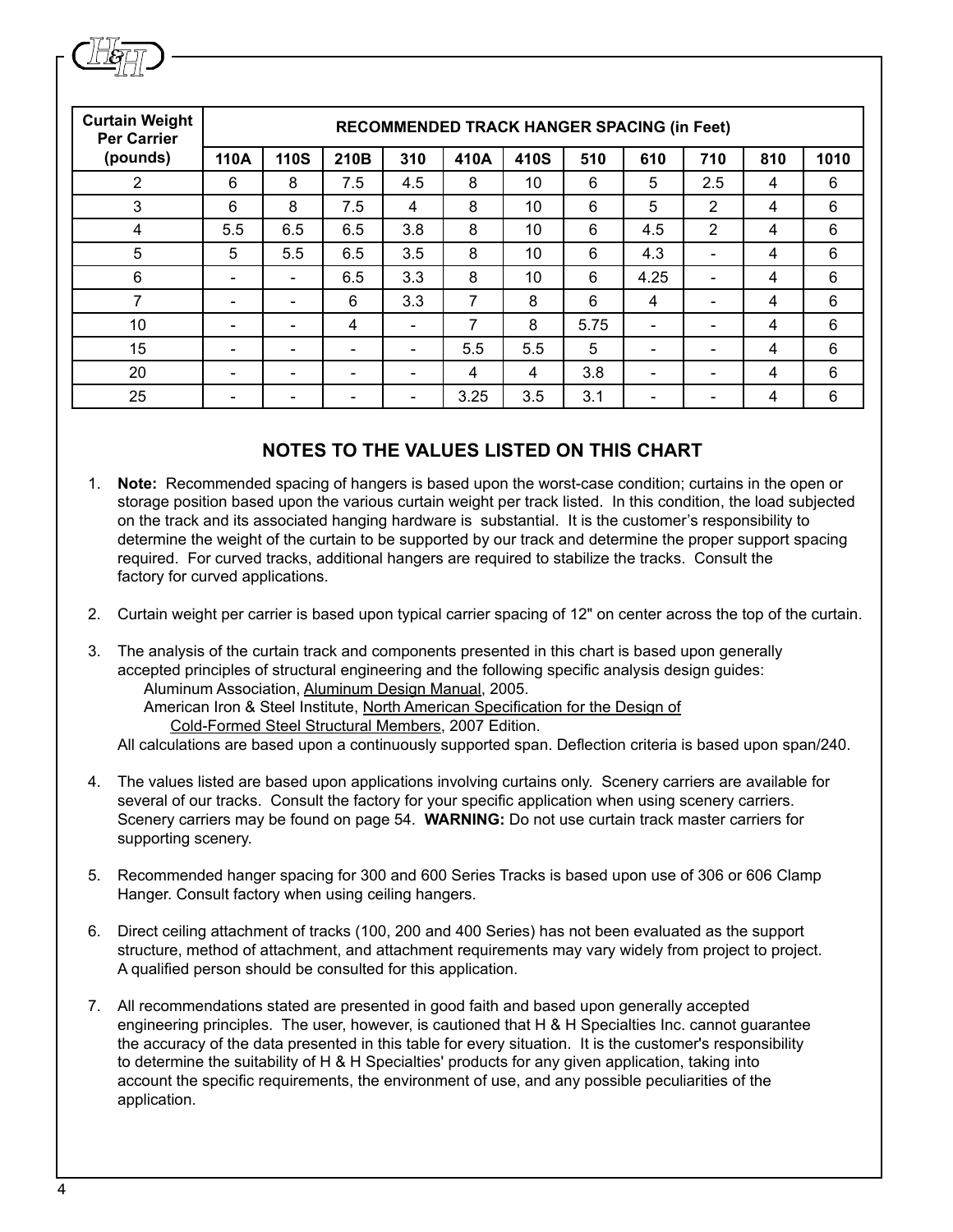<span id="page-3-0"></span>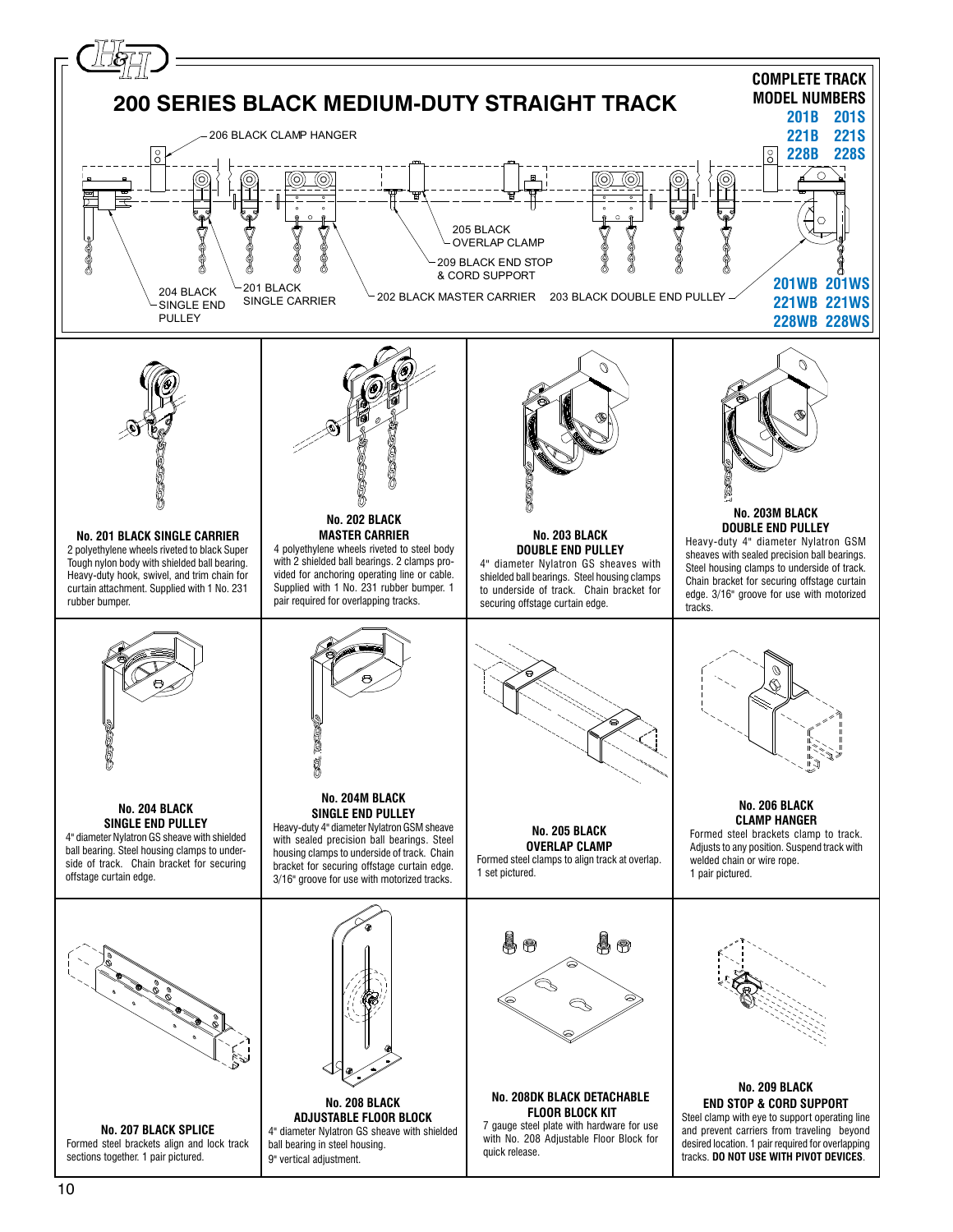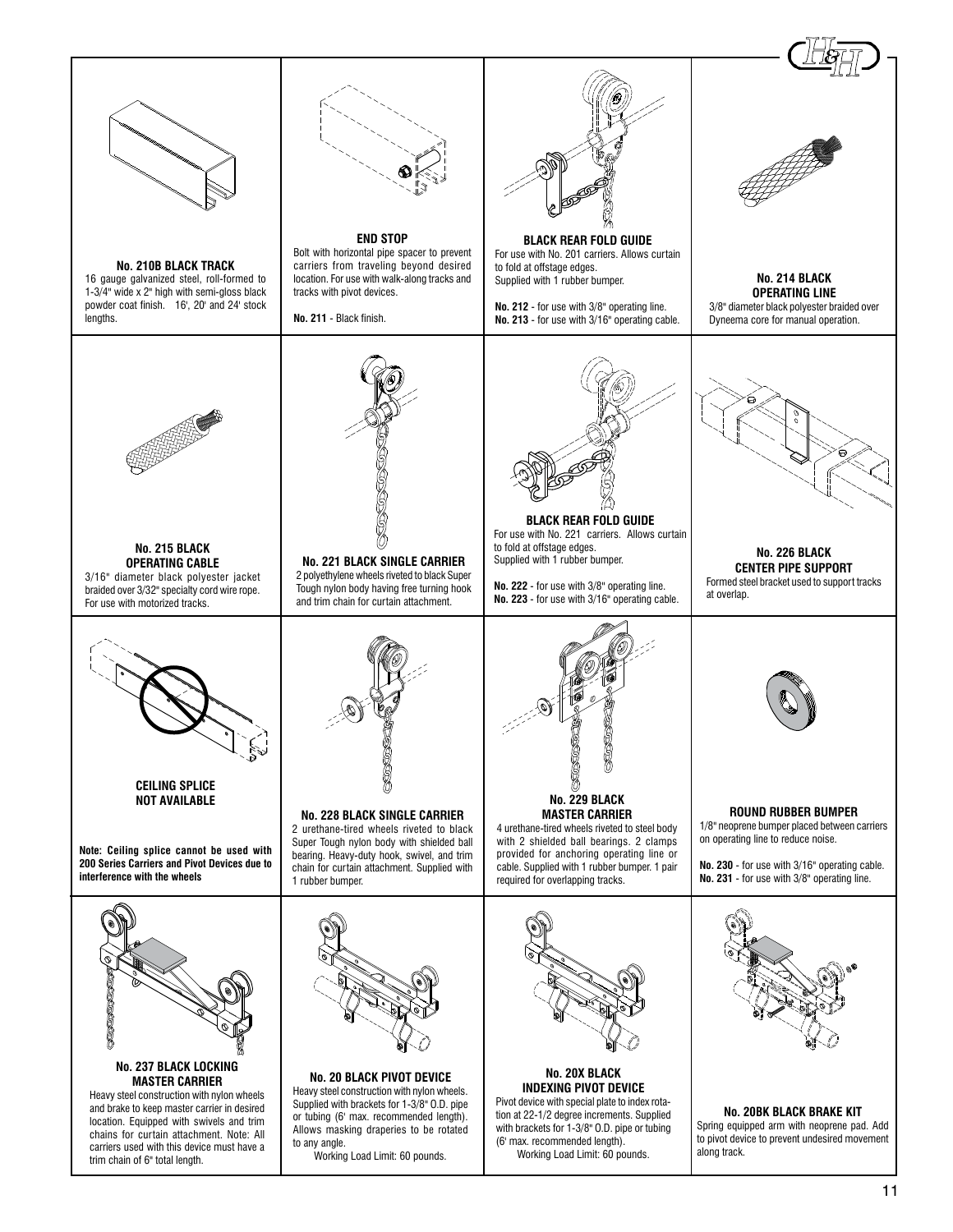

### **200 SERIES COMPLETE BLACK TRACK COMPONENT GUIDE**

| PART No. | <b>DESCRIPTION</b>                   | 201B      | 221B      | 228B      | 201S**    | 221S**    | 228S**    |
|----------|--------------------------------------|-----------|-----------|-----------|-----------|-----------|-----------|
| 201      | <b>Black Single Carrier</b>          |           |           |           |           |           |           |
| 202      | <b>Black Master Carrier</b>          | ٠         | ٠         |           | $\bullet$ | $\bullet$ |           |
| 203      | <b>Black Double End Pulley</b>       |           |           | $\bullet$ |           |           |           |
| 204      | <b>Black Single End Pulley</b>       |           | $\bullet$ | ٠         |           |           |           |
| 205      | <b>Black Overlap Clamp</b>           | ٠         | $\bullet$ | $\bullet$ |           |           |           |
| 206      | <b>Black Clamp Hanger</b>            | ٠         | $\bullet$ | $\bullet$ |           |           |           |
| $207*$   | <b>Black Splice</b>                  |           | $\bullet$ |           |           |           |           |
| 208      | <b>Black Adjustable Floor Block</b>  |           | $\bullet$ |           | $\bullet$ | $\bullet$ |           |
| 209      | Black End Stop & Cord Support        |           |           |           |           |           |           |
| 210B*    | <b>Black Track</b>                   | $\bullet$ | $\bullet$ | $\bullet$ |           |           |           |
| 214      | 3/8" Operating Line                  |           |           |           | $\bullet$ |           | $\bullet$ |
| 221      | <b>Black Single Carrier</b>          |           | $\bullet$ |           |           | $\bullet$ |           |
| 228      | <b>Black Urethane Single Carrier</b> |           |           | $\bullet$ |           |           | $\bullet$ |
| 229      | <b>Black Urethane Master Carrier</b> |           |           | $\bullet$ |           |           |           |
| 110S*    | Track                                |           |           |           | $\bullet$ | $\bullet$ |           |
| 403      | Double End Pulley                    |           |           |           |           | $\bullet$ | $\bullet$ |
| 404      | Single End Pulley                    |           |           |           |           | $\bullet$ | $\bullet$ |
| 105      | Overlap Clamp                        |           |           |           | $\bullet$ | $\bullet$ | $\bullet$ |
| 106      | Clamp Hanger                         |           |           |           | $\bullet$ | $\bullet$ | ٠         |
| 107      | Splice*                              |           |           |           |           |           |           |
| 409      | End Stop & Cord Support              |           |           |           | $\bullet$ | $\bullet$ | $\bullet$ |

Track lengths and splices supplied as required from stock sizes. Ceiling splices not available due to interference with carrier wheels.

Components in Models 201S, 221S and 228S are a mixture of black, zinc plated, and galvanized finish.

### **200 SERIES COMPLETE BLACK WALK-ALONG TRACK COMPONENT GUIDE**

| PART No. | <b>DESCRIPTION</b>                   | <b>201WB</b> | <b>221WB</b> | <b>228WB</b> | 201WS** | 221WS** | 228WS** |
|----------|--------------------------------------|--------------|--------------|--------------|---------|---------|---------|
| 201      | <b>Black Single Carrier</b>          |              |              |              |         |         |         |
| 202      | <b>Black Master Carrier</b>          |              | ٠            |              |         |         |         |
| 206      | <b>Black Clamp Hanger</b>            |              |              |              |         |         |         |
| 207*     | <b>Black Splice</b>                  |              |              | ٠            |         |         |         |
| 209      | Black End Stop & Cord Support        |              |              | ٠            |         |         |         |
| 210B*    | <b>Black Track</b>                   |              |              |              |         |         |         |
| 221      | <b>Black Single Carrier</b>          |              | ٠            |              |         |         |         |
| 228      | <b>Black Urethane Single Carrier</b> |              |              | ٠            |         |         |         |
| 229      | <b>Black Urethane Master Carrier</b> |              |              | ٠            |         |         |         |
| 110S*    | Track                                |              |              |              |         |         |         |
| 106      | Clamp Hanger                         |              |              |              |         |         |         |
| 107      | Splice*                              |              |              |              |         |         |         |
| 409      | End Stop & Cord Support              |              |              |              |         |         |         |

Track lengths and splices supplied as required from stock sizes. Ceiling splices not available due to interference with carrier wheels.

Components in Models 201WS , 221WS and 228WS are a mixture of black, zinc plated, and galvanized finish.

#### **GENERAL SPECIFICATIONS: BLACK MEDIUM-DUTY STRAIGHT TRACK**

Provide **Model 201WB** as manufactured by H & H Specialties Inc., South El Monte, CA.

Track shall be 16 gauge galvanized steel, roll-formed to 1-3/4" wide X 2" high with continuous slot in bottom. Provide unspliced in lengths up to 24'.

Suspend track with two-piece clamp hanger formed from 11 gauge steel. Install end stop with cord support at each track end. Where lengths exceed 24', connect tracks with 12" long, two-piece splicing clamp of 12 gauge steel.

Provide single carriers, spaced on 12" centers, constructed of two polyethylene wheels fastened parallel to shielded ball bearing carrier body and supplied with heavy-duty hook, swivel eye and trim chain for attachment of curtain. Black Super Tough nylon shall be molded around shielded and greased ball bearing to form carrier body.

Master carriers shall be 4-wheel assemblies with bodies formed from 11 gauge steel with press-fit shielded ball bearings. Supply each master carrier with two heavy-duty hooks, swivel eyes and trim chains for attachment of leading edge of curtain.

Track shall be finished with a semi-gloss black powder coat. All other steel components shall be black oxide finished.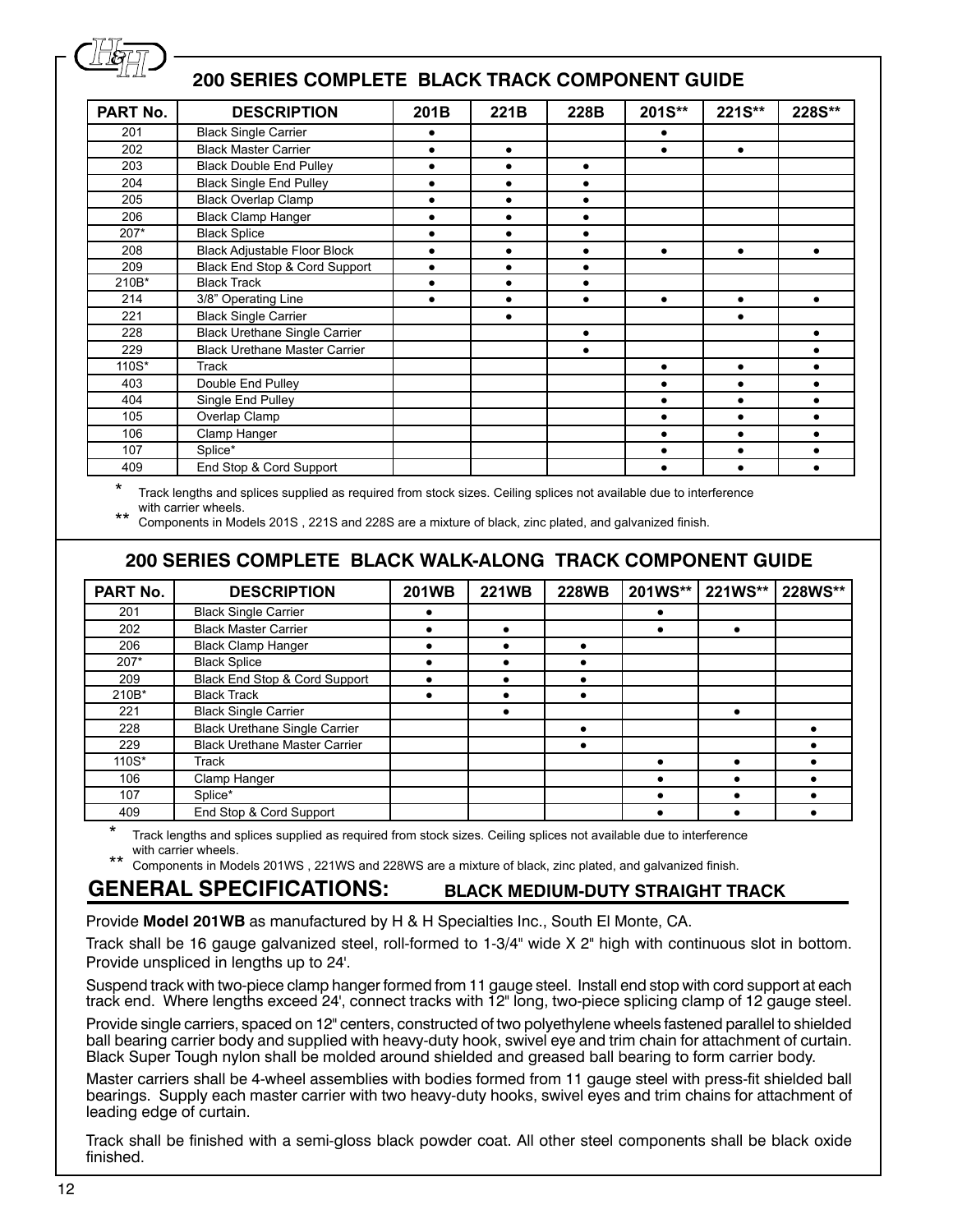### **GENERAL SPECIFICATIONS: (Continued)**

Provide **Model 201B** as manufactured by H & H Specialties Inc., South El Monte, CA.

Track shall be 16 gauge galvanized steel, roll-formed to 1-3/4" wide X 2" high with continuous slot in bottom. Provide unspliced in lengths up to 24'.

Suspend track with two-piece clamp hanger formed from 11 gauge steel. Provide 2' overlap at center, rigidly separated by two overlap clamps. Install end stop with cord support at each track end. Where lengths exceed 24', connect tracks with 12" long, two-piece splicing clamp of 12 gauge steel.

Provide single carriers, spaced on 12" centers, constructed of two polyethylene wheels fastened parallel to shielded ball bearing carrier body and supplied with heavy-duty hook, swivel eye and trim chain for attachment of curtain. Black Super Tough nylon shall be molded around shielded and greased ball bearing to form carrier body. Install round neoprene bumper between each carrier on operating line to reduce noise.

Master carriers shall be 4-wheel assemblies with bodies formed from 11 gauge steel with press-fit shielded ball bearings. Connect to operating line with two formed steel cord clamps attached to each body. Supply each master carrier with two heavy-duty hooks, swivel eyes and trim chains for attachment of leading edge of curtain.

Single and double end pulleys shall clamp securely to the underside of the track channel and shall contain 4" diameter sheaves enclosed in steel housings to prevent operating line from escaping the grooves. Sheaves shall be Nylatron GS molded around shielded and greased ball bearings and grooved to accommodate up to 3/8" operating line.

Provide floor block in 12 gauge steel housing containing 4" Nylatron GS shielded ball bearing sheave. Sheave axle shall lock at any point within 9" vertical slots to allow tension adjustment of operating line.

Black operating line shall be 3/8" diameter, stretch-resistant rope with spun polyester outer jacket braided over Dyneema core.

Track shall be finished with a semi-gloss black powder coat. All other steel components shall be black oxide finished.

Provide **Model 228B** as manufactured by H & H Specialties Inc., South El Monte, CA.

Track shall be 16 gauge galvanized steel, roll-formed to 1-3/4" wide X 2" high with continuous slot in bottom. Provide unspliced in lengths up to 24'.

Suspend track with two-piece clamp hanger formed from 11 gauge steel. Provide 2' overlap at center, rigidly separated by two overlap clamps. Install end stop with cord support at each track end. Where lengths exceed 24', connect tracks with 12" long, two-piece splicing clamp of 12 gauge steel.

Provide single carriers, spaced on 12" centers, constructed of two urethane-tired wheels fastened parallel to shielded ball bearing carrier body and supplied with heavy-duty hook, swivel eye and trim chain for attachment of curtain. Black Super Tough nylon shall be molded around shielded and greased ball bearing to form carrier body. Install round neoprene bumper between each carrier on operating line to reduce noise.

Master carriers shall be 4-wheel assemblies with bodies formed from 11 gauge steel with press-fit shielded ball bearings. Connect to operating line with two formed steel cord clamps attached to each body. Supply each master carrier with two heavy-duty hooks, swivel eyes and trim chains for attachment of leading edge of curtain.

Single and double end pulleys shall clamp securely to the underside of the track channel and shall contain 4" diameter sheaves enclosed in steel housings to prevent operating line from escaping the grooves. Sheaves shall be Nylatron GS molded around shielded and greased ball bearings and grooved to accommodate up to 3/8" operating line.

Provide floor block in 12 gauge steel housing containing 4" Nylatron GS shielded ball bearing sheave. Sheave axle shall lock at any point within 9" vertical slots to allow tension adjustment of operating line.

Black operating line shall be 3/8" diameter, stretch-resistant rope with spun polyester outer jacket braided over Dyneema core.

Track shall be finished with a semi-gloss black powder coat. All other steel components shall be black oxide finished.

*&*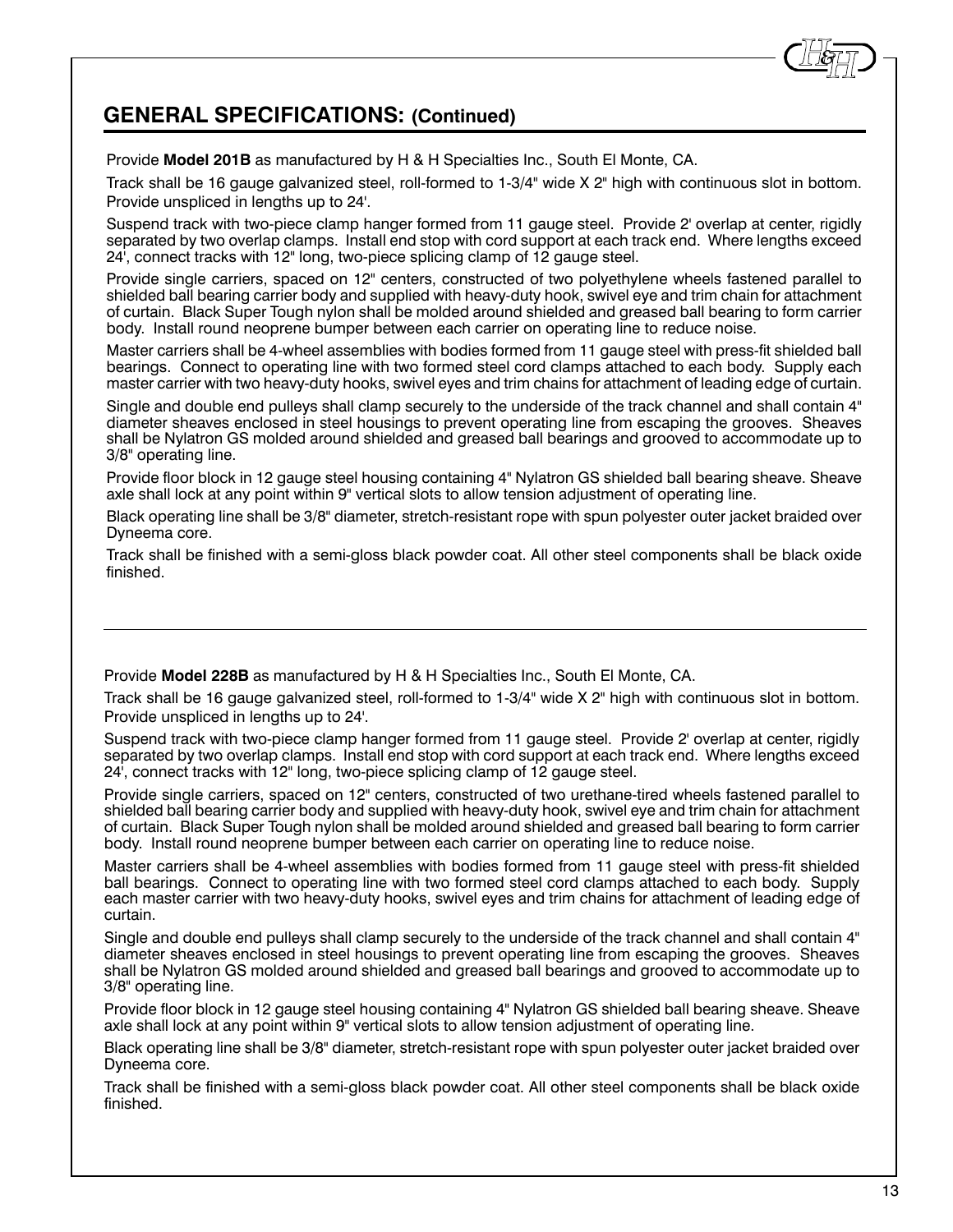